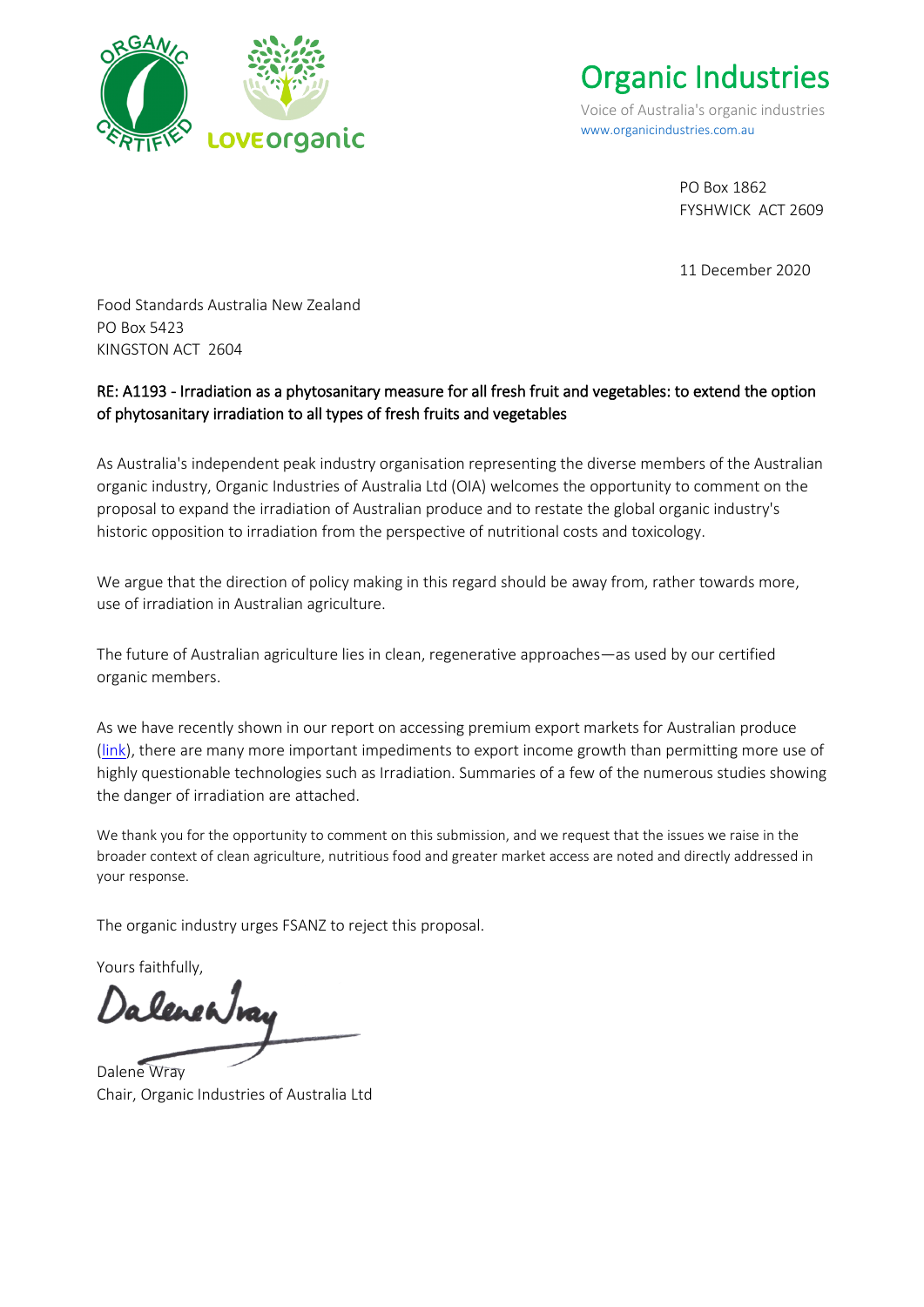# ORGANIC INDUSTRY PERSPECTIVE

The organic industry perspective on irradiation is simple: irradiation is a very effective medium for masking filthy conditions in chemical-dependent mega-farms and food processing plants.

Instead of irradiation, the solution to creating healthier, safer foods lies in cleaning up the growing conditions and processing plants, and most certainly in returning farming to a small-scale basis—not in dousing our food with varying levels of radiation.

The Australian National Standard for Organic and Biodynamic Produce, first published through industrygovernment cooperation in 1992, clearly prohibits irradiation for use with certified organic products, in line with global standards for organic produce.

Irradiation is defined in the National Standard for Organic and Biodynamic Produce [\(Department of](https://www.agriculture.gov.au/export/controlled-goods/organic-bio-dynamic/national-standard)  [Agriculture\)](https://www.agriculture.gov.au/export/controlled-goods/organic-bio-dynamic/national-standard) as follows:

*ionising radiation (irradiation): means the use of high energy emissions capable of altering a food's molecular structure for the purpose of controlling microbial contaminants, pathogens, parasites and pests in food, preserving food or inhibiting physiological processes such as sprouting or ripening.*

Section 2.3.8 states:

*Irradiation is not permitted in the processing, storage or handling of products complying with this Standard.*

The debate over irradiation of organic produce erupted in the US in 1997, when the first draft of the National Organic Program (NOP) standards was released. To a shocked organic community, the "big three"—irradiation, genetically modified organisms (GMOs), and sewage sludge—were subtly incorporated into the standard. This issue generated the most comments the USDA had ever received; nearly 280,000 people nationwide wrote letters, emails, and faxes to contest their inclusion in the organic standards. Their actions ultimately paid off, resulting in the prohibition of the "big three" in the Final Rule of 2002.

It is the view of OIA that, even if the submission does not require organic produce to be irradiated from a consumer health perspective, it should still be prohibited in favour of more research into the production of healthy, clean, pest-free produce using organic methods.

## EXPORT ARGUMENTS

The Proponent bases most its argument on the need to access export markets. The reasoning for expanding the use of irradiation of all produce in order to access export markets is flawed.

*It is like saying, we will accept your pesticide residues if you accept ours.* 

An opposite way of thinking is required:

*We will accept your clean, organic and nutritious produce as being clean, organic and nutritious, if you accept ours.* 

This leads to the broader issue of equivalence of national organic standards which, while not directly relevant to the submission, does provide some context for our argument:

- the ability of Australian organic producers to access the premium export markets on the basis of export market acceptance of the Australian standards
- at present the equivalence status of Australia's organic industry is lower than for all of our major competitors, and is a real impediment to the growth of the export value of Australian produce
- this needs to become a policy priority at FSANZ and Federal government level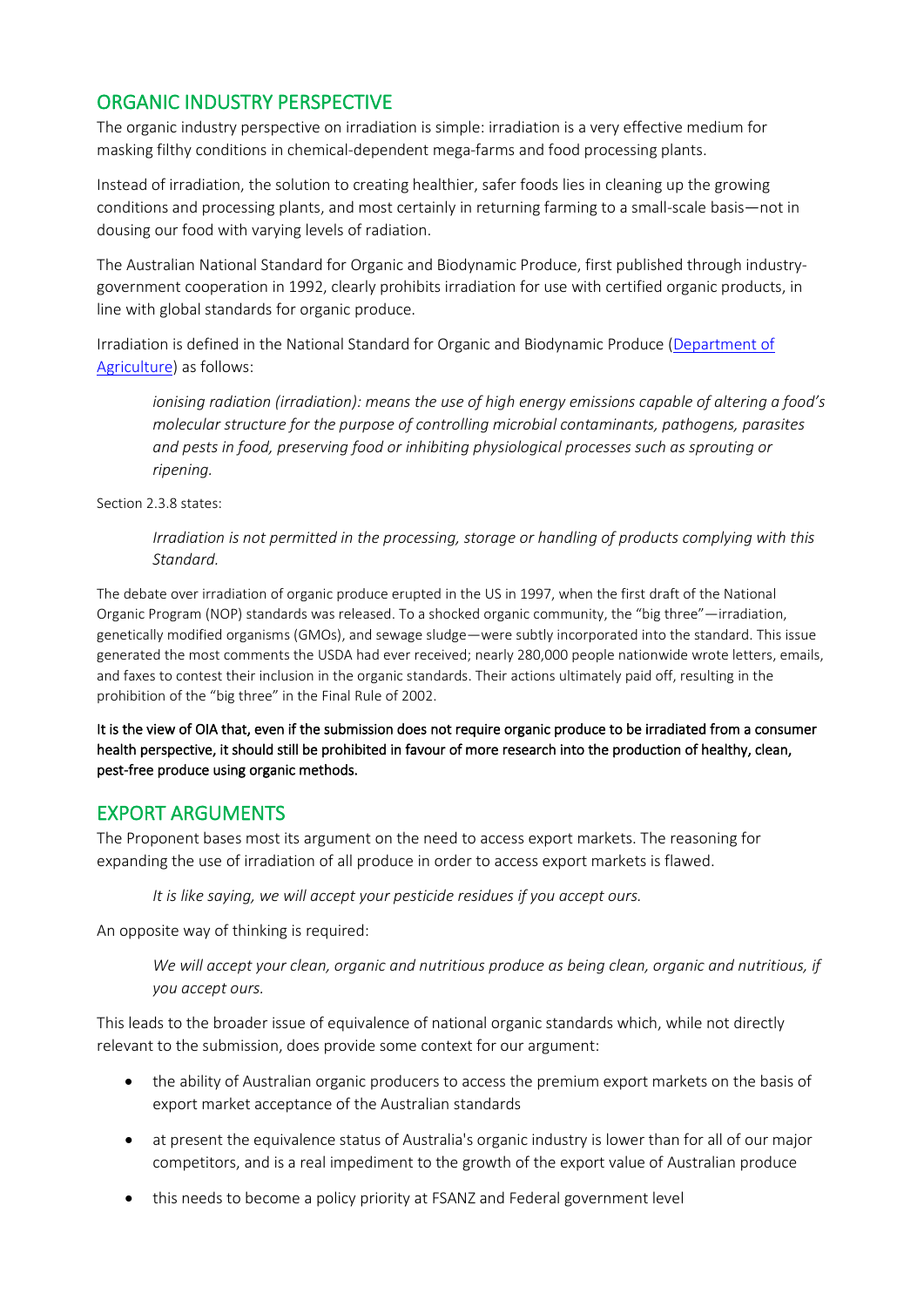Equivalence negotiations are complicated and overlay issues such as domestic regulation of organic food. We would argue that the broad approval of irradiation of produce in any State of Australia will only further undermine Australia's challenging equivalency negotiations.

## SCIENTIFIC STUDIES

The research that shows the dangers of Irradiation of produce is almost as old as Irradiation technology itself. We suggest that the review committee does its own detailed review of the following summarised studies, and the many others that are to be found in the scientific literature.

## Reproductive Problems, Cancer in Mammals

"A careful analysis by FDA of all Army data present (including 31 loose-leaf notebooks of animal feeding test results) showed significant adverse effects produced in animals fed irradiated food… What were these adverse effects?

- A decrease of 20.7 percent in surviving weaned rats.
- A 32.3 percent decrease in surviving progeny of dogs.

Dogs weighing 11.3 percent less than animals on the control diets… Carcinomas of the pituitary gland, a particularly disturbing finding since this is an extremely rare type of malignant tumor."

*Source: Food irradiation: An FDA report. FDA Papers, Oct. 1968.*

## Fatal Internal Bleeding in Rats (I)

"A significant number of rats consuming irradiated beef died from internal hemorrhage within 46 days, the first death of a male rat coming on the 11th day of feeding. This rat became sluggish on the 8th day of the regimen and started refusing food. He continued to be morbid during the next two days, did not eat any food, lost weight and appeared anaemic. He was found dead on the 11th day.

*Source: Vitamin K deficiency in rats induced by feeding of irradiated beef. Journal of Nutrition, 69:18-21, 1959. (Cosponsored by the Surgeon General of the US Army)*

## Fatal Internal Bleeding in Rats (II)

"Hemorrhagic death had occurred in all males fed irradiated diets by day 34… There is evidence to suggest that inefficient absorption of vitamins, i.e. vitamin K, from the intestinal tract may contribute to a deficiency state." [Note: Vitamin K plays a major role in blood clotting.]

*Source: Influence of age, sex, strain of rat and fat soluble vitamins on hemorrhagic syndromes in rats fed irradiated beef. Federation Proceedings, 19:1045-1048, 1960. (Cosponsored by the Surgeon General of the US Army)*

#### Fetal Deaths in Mice

"Freshly irradiated diets produced elevated levels of early deaths in [mice fetuses] … The increase in early deaths would suggest that the diet when irradiated has some mutagenic potential."

*Source: Irradiated laboratory animal diets: Dominant lethal studies in the mouse. Mutation Research, 80:333-345, 1981.*

## Embryo Deaths in Mice

"Feeding of mice for two months before mating with 50 percent of the standard complete diet irradiated with gamma rays provokes a significant increase of embryonal deaths, probably to be interpreted as a dominant lethal mutation associated with gross chromosomal aberrations, such as breaks repeatedly found to be induced by irradiated materials."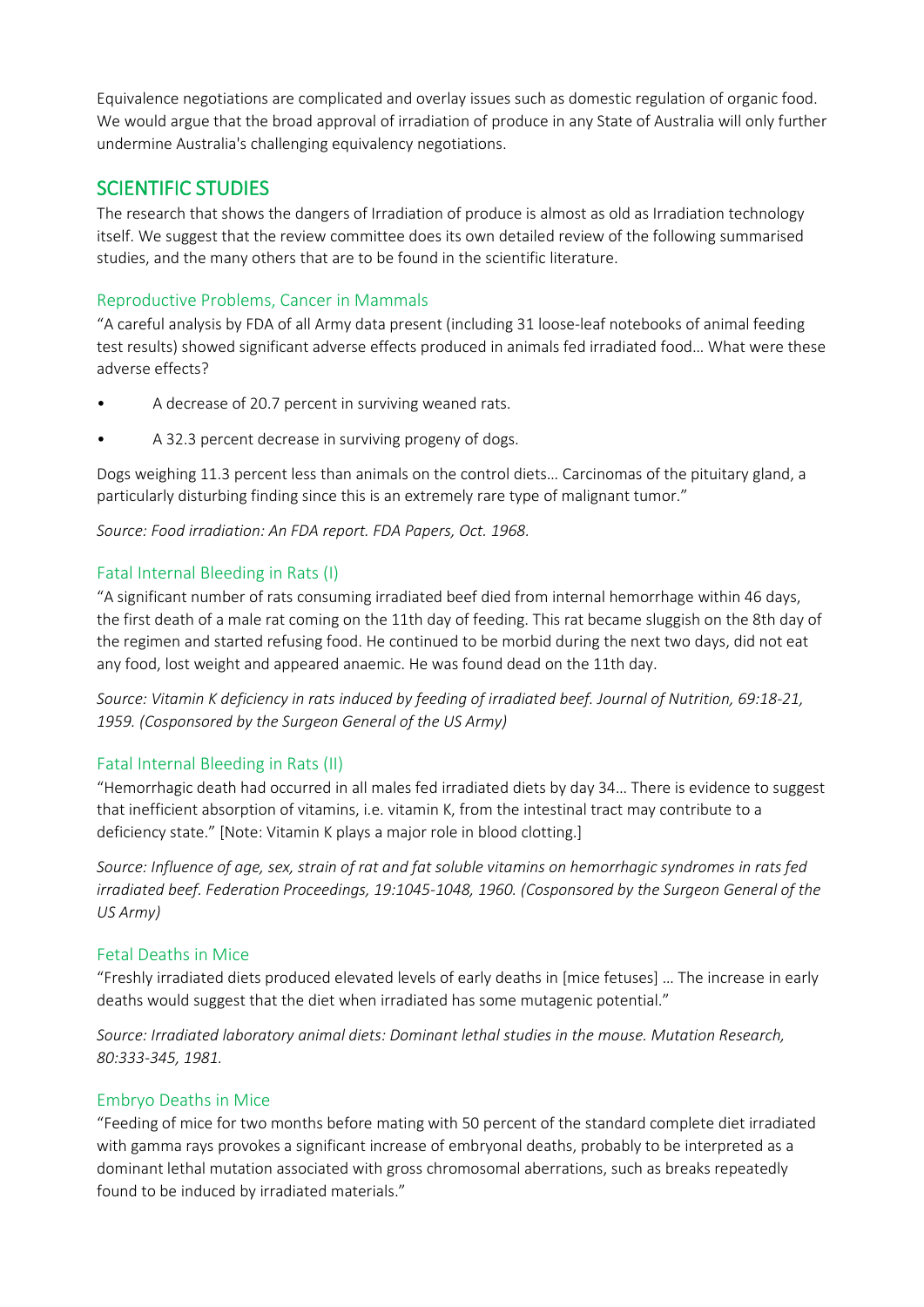*Source: Pre-implantation death of mouse eggs caused by irradiated food. International Journal of Radiation Biology, 18:201-216, 1970.*

#### Radioactive Organs and Excrement in Rats

"Considerable amounts of radioactivity were present in the liver, kidney, stomach, gastrointestinal tract, and blood serum of rats fed irradiated sucrose solutions. Radioactivity was present in urine and feces samples. *Source: Biochemical effects of irradiated sucrose solutions in the rat. Radiation Research, 37:202-215, 1969.*

#### A Thalidomide Warning (I)

"The thalidomide disaster might have been prevented if an easily performed investigation of possible cytotoxic effects in plant cells had been made. It must be acknowledged that any compound causing [cellular] damage must be considered a potential hazard to any living cell or cell system– including man."

*Source: Toxic effects of irradiated foods. Nature, 211:302, 1966.*

#### A Thalidomide Warning (II)

"Irradiating can bring about chemical transformations in food and food components resulting in the formation of potential mutagens, particularly hydrogen peroxide and various organic peroxides.

It is now realized, especially since the thalidomide episode, that older testing protocols do not detect the more subtle population hazards such as mutagens and teratogens. In view of the serious consequences to the human population which could arise from a high level of induced mutations, it is desirable that protocols for irradiated food should include in vivo tests on mammals for possible mutagenicity."

*Source: Mutagenicity and cytotoxicity of irradiated foods and food components. Bulletin of the World Health Organization, 41:873-904, 1969. (Cosponsored by the US Atomic Energy Commission and Food and Drug Administration)*

#### A Host of Problems

"Numerous studies have been carried out to ascertain whether cytotoxic effects occur when unirradiated biological test systems are cultured or fed with irradiated media or food. In such studies, adverse physiological growth retardation and inhibition, cytological cell division inhibition and chromosome aberrations and genetical effects have been observed in a wide range of test systems, ranging from bacteriophages to human cells… The available data suggest that a variety of free radicals may act as the toxic and mutagenic agents."

*Source: Cytotoxic and mutagenic effects of irradiated substrates and food material. Radiation Botany, 11:253-281, 1971.*

#### A Cancer Warning

"An increase in concentration of a mutagen in food by irradiation will increase the incidence of cancer. It will take four to six decades to demonstrate a statistically significant increase in cancer due to mutagens introduced into food by irradiation. When food irradiation is finally prohibited, several decades worth of people with increased cancer incidence will be in the pipeline."

*Source: Food Irradiation. Nutrition, 16:698-701, 2000.*

#### Mutations in Fruit Flies

An increase in the rate of mutation has been found in fruit flies reared on a basic medium that was irradiated with a sterilizing dose (150,000 rads) of cobalt-60 gamma rays… Visible changes were two to six times more frequent in the irradiated series than in the controls, such as half-thorax, vestigial wings and incurved wings." [Note: Fruit flies have long been a dependable bellwether for determining the potential mutagenicity of substances.]